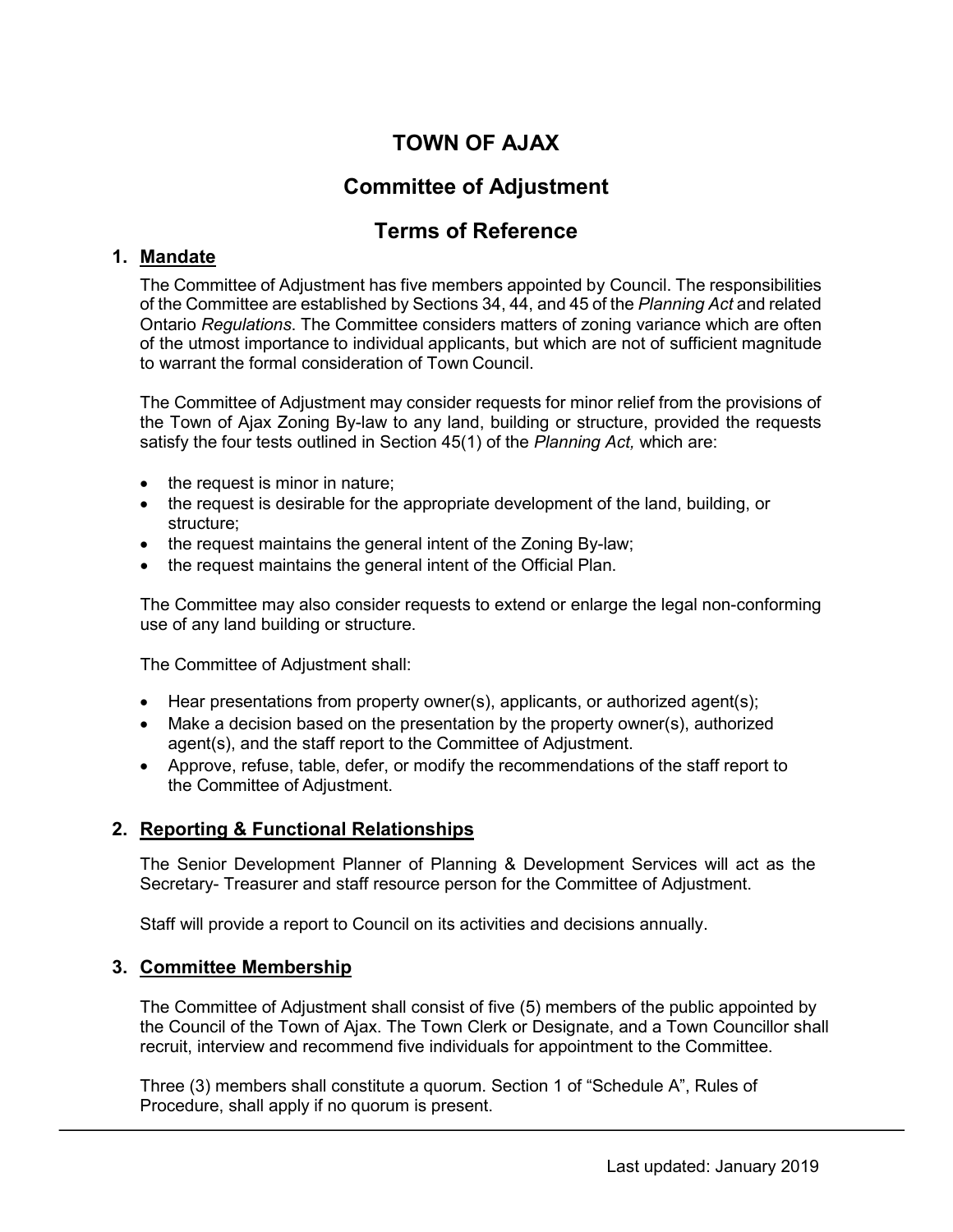Committee Members must have the ability to understand and apply the provisions of the Town's Official Plan and Zoning By-law and should be considered impartial with respect to their ability to fulfill their responsibilities.

Remuneration (\$65.00 per meeting for Committee members and \$70.00 per meeting for the Chair) shall be provided to the members in December of each year of the Committee.

The Term of the Committee of Adjustment is four years, corresponding with the Term of Council, plus an additional three months during the transition period. Members shall not be appointed for more than two consecutive terms. Members who have served a two-term limit for the Committee may choose to re-apply, however their application will only be considered if insufficient interest from new and qualified candidates is received.

A Chair will be elected by the Committee members and will serve for a one year term. A Vice- Chair will be chosen for the entire four year term to act on behalf of the Chair when they are not available. The Chair/Vice-Chair will ensure that decorum is maintained at each meeting and that "Schedule A", Rules of Procedure is observed at all times.

The appointment of a Committee member shall be rescinded if the member is absent from 3 consecutive meetings or absent for over 50% of the meetings in one year, unless excused by the Committee due to extenuating circumstances. Where a vacancy occurs for any reason, Council shall by resolution appoint a person qualified to be on the Committee for the remainder of the term.

# **4. Meeting Structure**

The Committee will be called to order for a mandatory training session at the beginning of the term. Monthly meetings will be scheduled, however, it is understood that additional meetings may be called, if needed. Further, if no applications are received by the deadline for the scheduled meeting, the Committee of Adjustment meeting will be cancelled. The date and time of the meetings will be coordinated by the Secretary-Treasurer of the Committee of Adjustment and communicated directly to the committee members.

A Secretary-Treasurer of the Committee of Adjustment will be provided for by the Town of Ajax. An agenda shall be prepared for each Committee of Adjustment meeting and the Minutes of each meeting shall outline the general deliberations and specific actions and decisions that result. The Committee of Adjustment shall provide its decision in writing to all parties.

The decision of the Committee may be appealed to the Local Planning Appeal Tribunal (LPAT) by serving personally or sending by registered mail to the Secretary-Treasurer of the Committee of Adjustment, written notice of appeal accompanied by the requisite Appellant Form. This form is available at the LPAT website, [www.elto.gov.on.ca.](http://www.elto.gov.on.ca/) The appeal must be made within twenty days of the decision. The appeal must include the Tribunal's fee made payable to the Minister of Finance and the Town's fee made payable to the Town of Ajax. Please refer to the Tribunal website and Town of Ajax Planning Act Fees and Charges Bylaw for updated fees.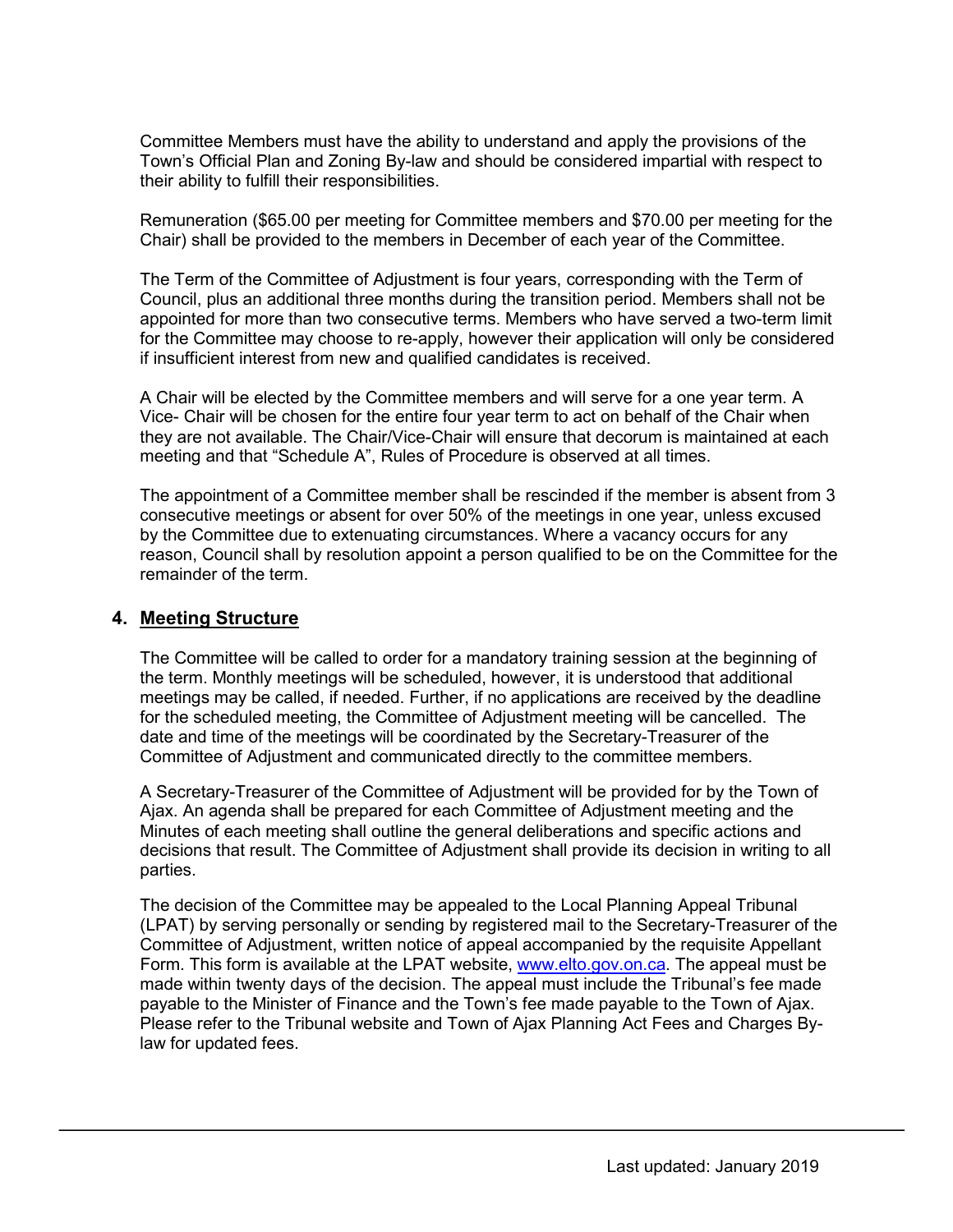# **Failure to Attend by Applicant/Authorized Agent**

Where an applicant or authorized agent has filed an application to the Committee of Adjustment and does not attend the meeting at the time and place appointed, the Committee of Adjustment shall determine whether or not the application can be heard or if the application is to be deferred/tabled until the next scheduled meeting with the Committee of Adjustment. If the application is deferred/tabled by the Committee of Adjustment, the applicant or authorized agent will be required to pay the requisite tabling fee in accordance with the Town of Ajax Planning Act Fees and Charges By-law as may be amended from time to time, to move the application to the next scheduled meeting of the Committee of Adjustment.

# **Public Access**

All Committee of Adjustment meeting shall be fully accessible to the general public and the agenda shall be posted to the Town's website the day the committee members receive their agendas and the minutes shall be posted on the Town's website within five (5) business days (where possible) after the Committee of Adjustment meeting. The Committee of Adjustment shall render its decision on the matter in the presence of the public, the applicant, authorized agent, staff, and other interested parties

# **Confidentiality**

Members of the Committee of Adjustment shall not permit any person, other than those who are legally entitled, to inspect or have access to information. If unsure, the Committee shall discuss this matter with the Town Clerk or Designate.

# **SCHEDULE "A" RULES OF PROCEDURES**

# **1. Quorum**

- 1.1 A quorum of Committee shall be 3 Members.
- 1.2 If a quorum is not present within 15 minutes after the time appointed for a meeting, the Secretary- Treasurer shall record the names of the Members present and the meeting shall stand adjourned until the date of the next scheduled regularmeeting.
- 1.3 Members of Committee are encouraged to notify the Secretary-Treasurer when the Member is aware that he/she will be absent from any meeting of the Committee of Adjustment.

#### **2. Meetings Open to the Public**

2.1 All proceedings of the Committee of Adjustment shall be open to the public.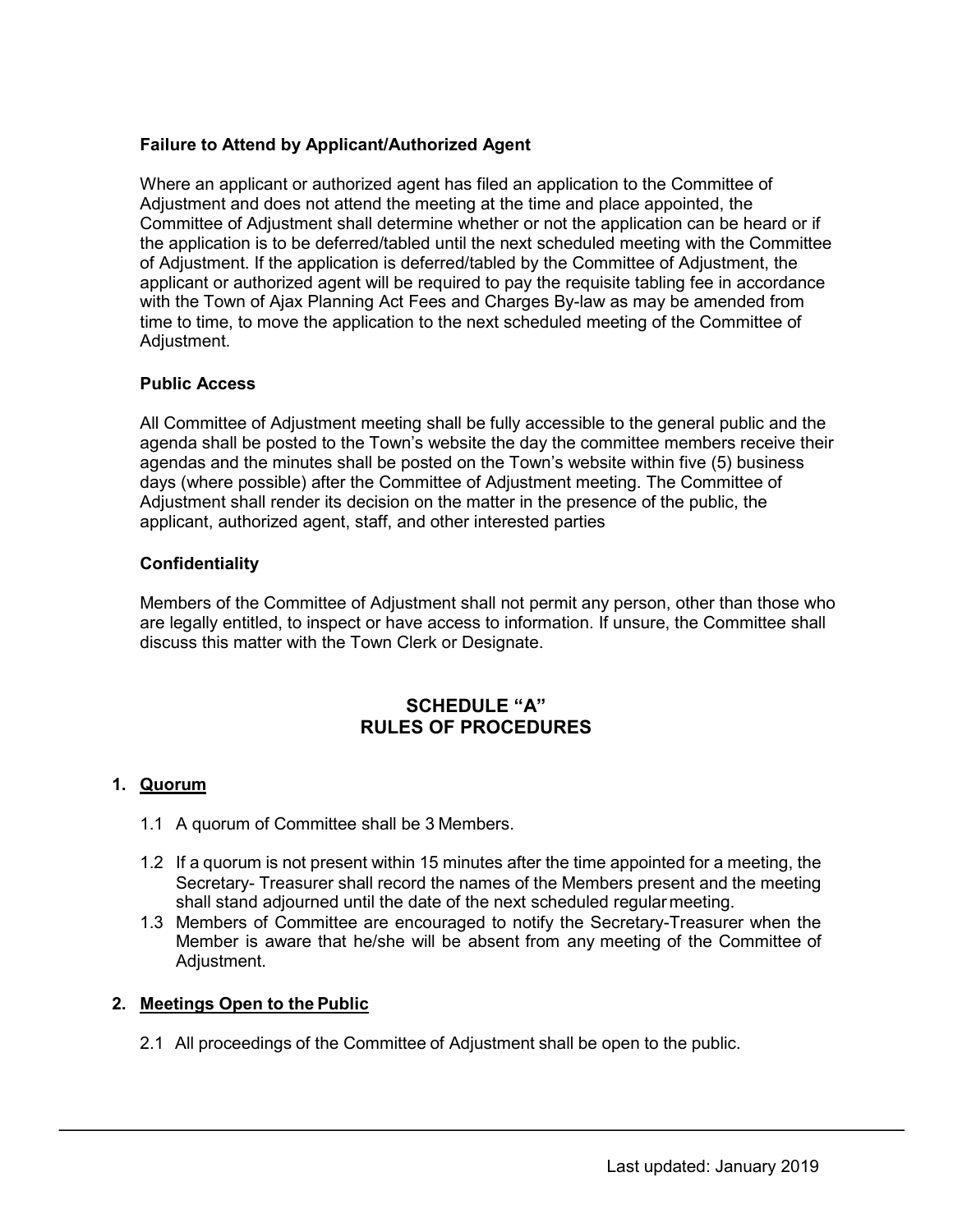# **3. Conduct of Applicants, Authorized Agents, Members of the Public, or Other Interested Parties**

- 3.1 Applicants, Authorized Agents, or Members of the Public, or Other Interested Parties shall not:
	- a) Speak disrespectfully of any person;
	- b) Use offensive words;
	- c) Speak on any subject other than the subject for which they have received approval to address Committee;
	- d) Disobey the decision of the Chair or Committee;
	- e) Enter into cross debate with other persons present, Town staff, Members, or the Chair.
- 3.2 Persons desiring to make an application to the Committee of Adjustment shall submit a complete application to the Secretary-Treasurer of the Committee of Adjustment, by the prescribed deadline for the next scheduled Committee of Adjustment meeting.
- 3.3 Notwithstanding section 3.2, a person wishing to present information is not required to give written notice nor be listed on the agenda with respect to a matter before the Committee of Adjustment for which the public has been invited.
- 3.4 Individuals shall be permitted to speak on a matter only once and be limited to speak for no more than 10 minutes. A five minute extension to speak may be decided, without debate, by a majority of Committee Members present. Where there are numerous individuals taking the same position on a matter, they are encouraged not to repeat information presented by an earlier delegation.
- 3.5 The Chair can limit the number individuals speaking if he/she believes that the information being provided has already been presented to the Committee of Adjustment.
- 3.6 Members of the Committee of Adjustment shall be permitted to ask questions of applicants or authorized agents, but shall not make statements to nor enter into debate with such persons.

# **4. Order of Business**

# **Agenda**

- 4.1 The Secretary-Treasurer shall prepare and cause to be circulated for the use of the Members at the regular scheduled meetings of the Committee of Adjustment, an agenda listing the Order of Business, as follows:
	- a. Call to Order
	- b. Adoption of Minutes from the previous Committee of Adjustment Meeting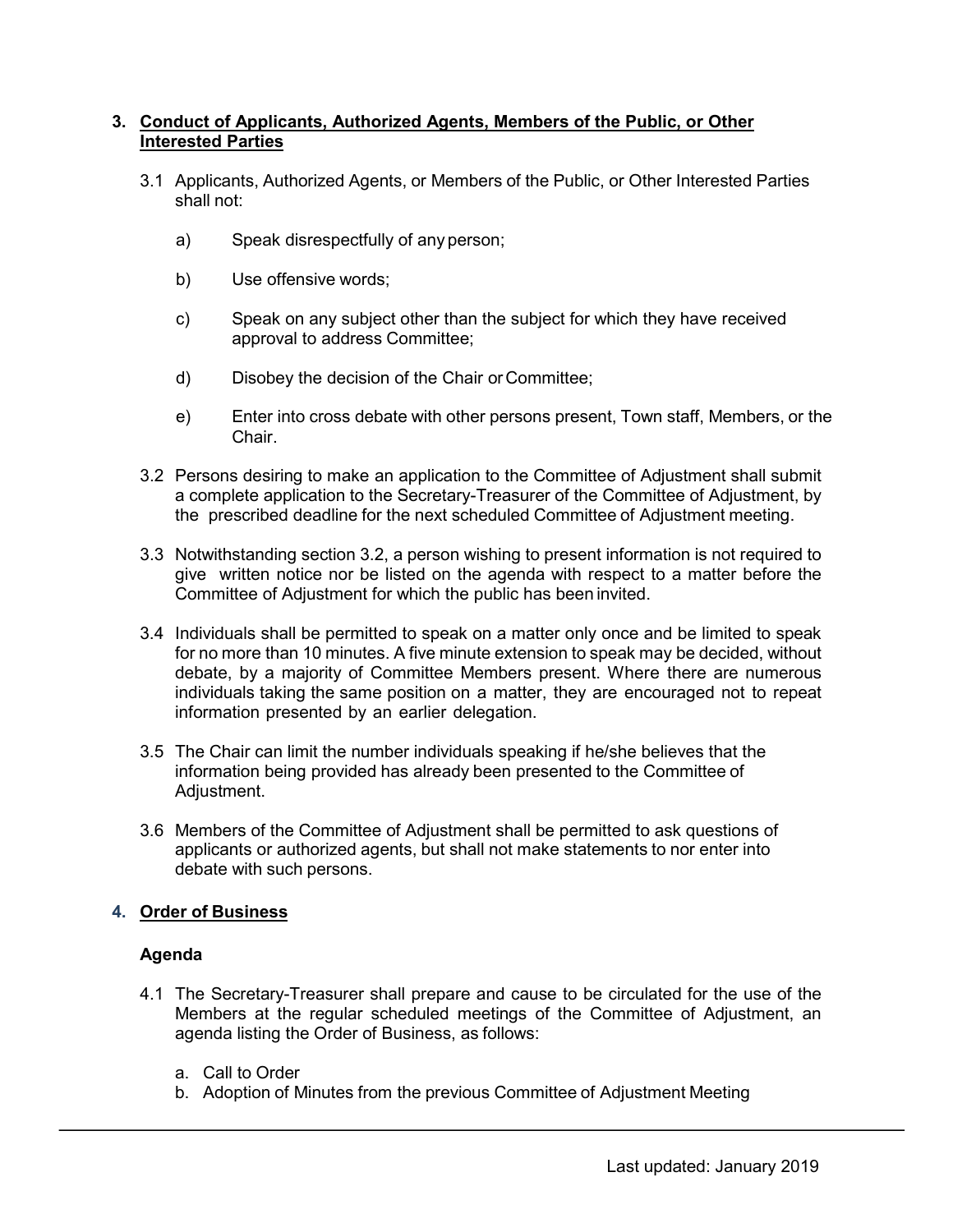- c. Outline of the General Mandate of the Committee ofAdjustment
- d. Public Meeting/Hearing of SubmittedApplications
- e. Other Business/New Business
- f. Adjournment
- 4.2 All business shall be taken up in the order in which it appears on the agenda unless otherwise decided bygeneral consent of the Members present.
- 4.3 The agenda will be delivered to each Members residence no later than the Friday prior to the regular scheduled Committee of Adjustmentmeeting.

#### **Call to Order**

- 4.4 As soon after the hour fixed for the holding of the meeting of the Committee of Adjustment as a quorum is present, the Chair shall call the Members toorder.
- 4.5 If the Chair does not attend a meeting of the Committee of Adjustment within five minutes after the time appointed, the Secretary-Treasurer shall call the Members to order and the Vice Chair shall preside until the arrival of theChair.
- 4.6 If the Vice Chair is not present at the time when the Secretary-Treasurer calls the Members to order, the Members present shall appoint a Presiding Member who shall preside over the meeting.
- 4.7 The Chair shall advise all persons present that any and all electronic devices shall be turned off for the duration of the meeting.

#### **Minutes**

- 4.8 The Secretary-Treasurer shall cause minutes to be taken of each meeting of the Committee of Adjustment, which shall include:
	- a) the place, date, and time of themeeting;
	- b) the attendance of the Members; should a member enter after the commencement of a meeting or leave prior to adjournment, the time shall be noted;
	- c) all other proceedings of the Committee of Adjustment without note or comment.
- 4.9 Minutes of the last regular meeting of the Committee of Adjustment shall be included in the agenda and may be adopted by the Committee of Adjustment without having been read at the meeting at which the question of their adoption is considered.

# **General Mandate**

4.10The Chair shall outline the general mandate of the Committee of Adjustment prior to proceeding with the first application on the agenda.

#### **Public Meeting/Submitted Applications**

4.11The Chair will co-ordinate the meeting as it is outlined on the meeting Agenda. The format is outlined in Section 8 of this document. The Chair has the ability to deviate from the format as he/she deems necessary but shall always strive to have it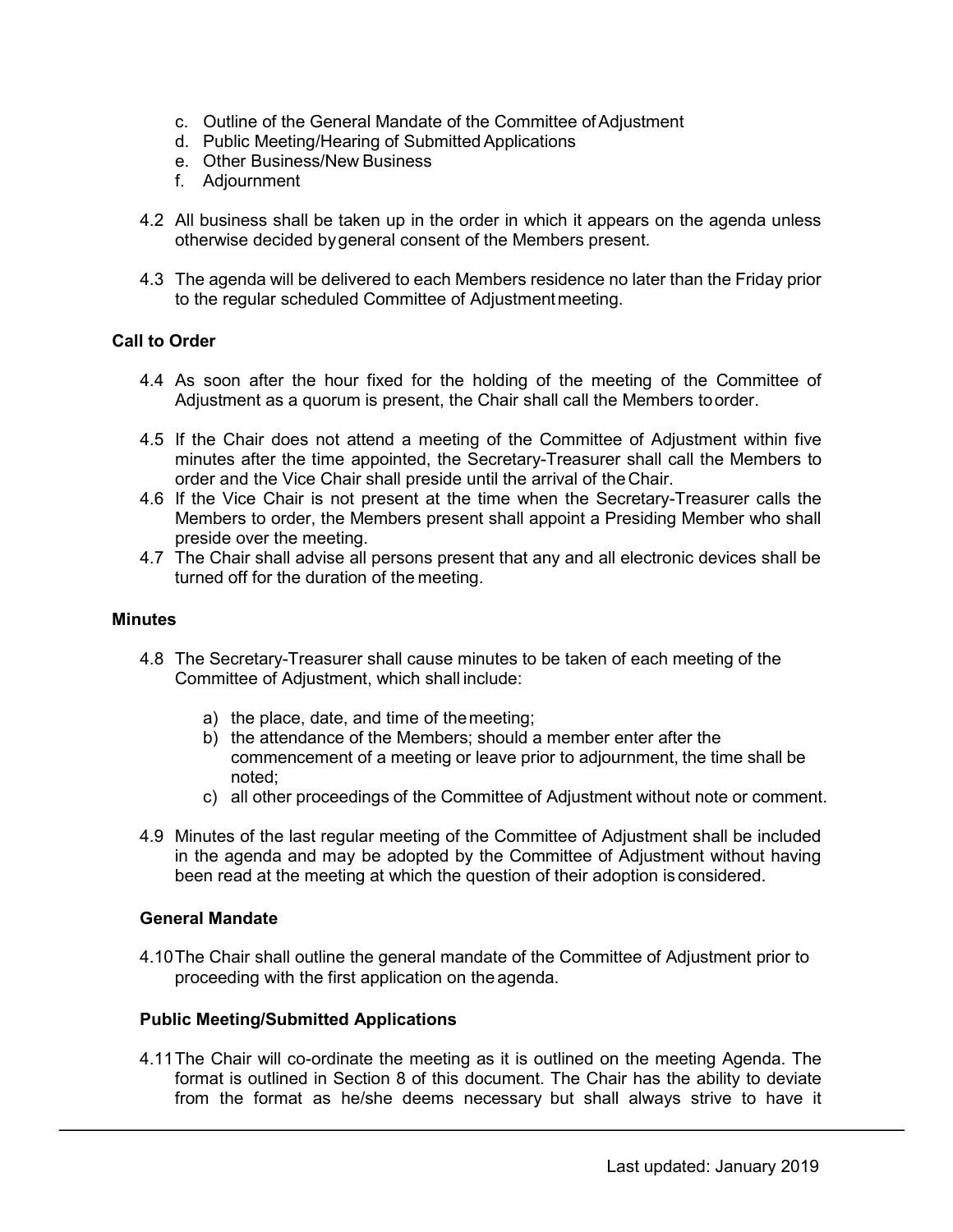maintained as written.

### **Other / New Business**

4.12Items of business requiring the direction of the Committee of Adjustment will appear under this section of the agenda. These matters shall generally pertain to information items only.

# **5. Rules of Debate and Conduct**

#### **Conduct of Members of Committee**

- 5.1 No Member shall:
	- a) speak disrespectfully of the Reigning Sovereign, of any Member of the Royal Family, of the Governor-General of Canada, of the Lieutenant-Governor of any Province, of any Member of Senate or of any elected assembly;
	- b) use offensive words or against the Committee, Council or any Member, or any officer or employee of the Town of Ajax;
	- c) speak on any subject other than the subject indebate;
	- d) disobey the Rules of Procedure or a decision of the Committee of Adjustment Chair on questions of order or procedure or upon the interpretation of the Rules of Procedure; and in case a Member persists in any such disobedience after having been called to order, the Chair shall forthwith order him or her to vacate the Chamber in which the meeting is being held, but if the Member apologizes he or she may, by majority vote of the Members of Committee, be permitted to retakehis or her seat;
	- e) speak in a manner that is discriminatory in nature based on an individual's race, ancestry, place of origin, ethnic origin, citizenship, creed, gender, sexual orientation, age, colour, marital status, family status, ordisability.

# **Rules of Debate**

- 5.2 The Chair shall preserve order and decorum and decide questions of order subject to an application to the Committee of Adjustment by any Member.
- 5.3 When two or more Members desire to speak, the Chair shall designate the Member who has the floor.
- 5.4 No Member shall be deemed to have precedence or seniority over any other Member.
- 5.5 Before speaking to a question or motion, a Member shall be acknowledged by the Chair and shall address the Chair.
- 5.6 When a Member is speaking, no other Member shall pass between that Member and the Chair or interrupt that Member except to raise a point oforder.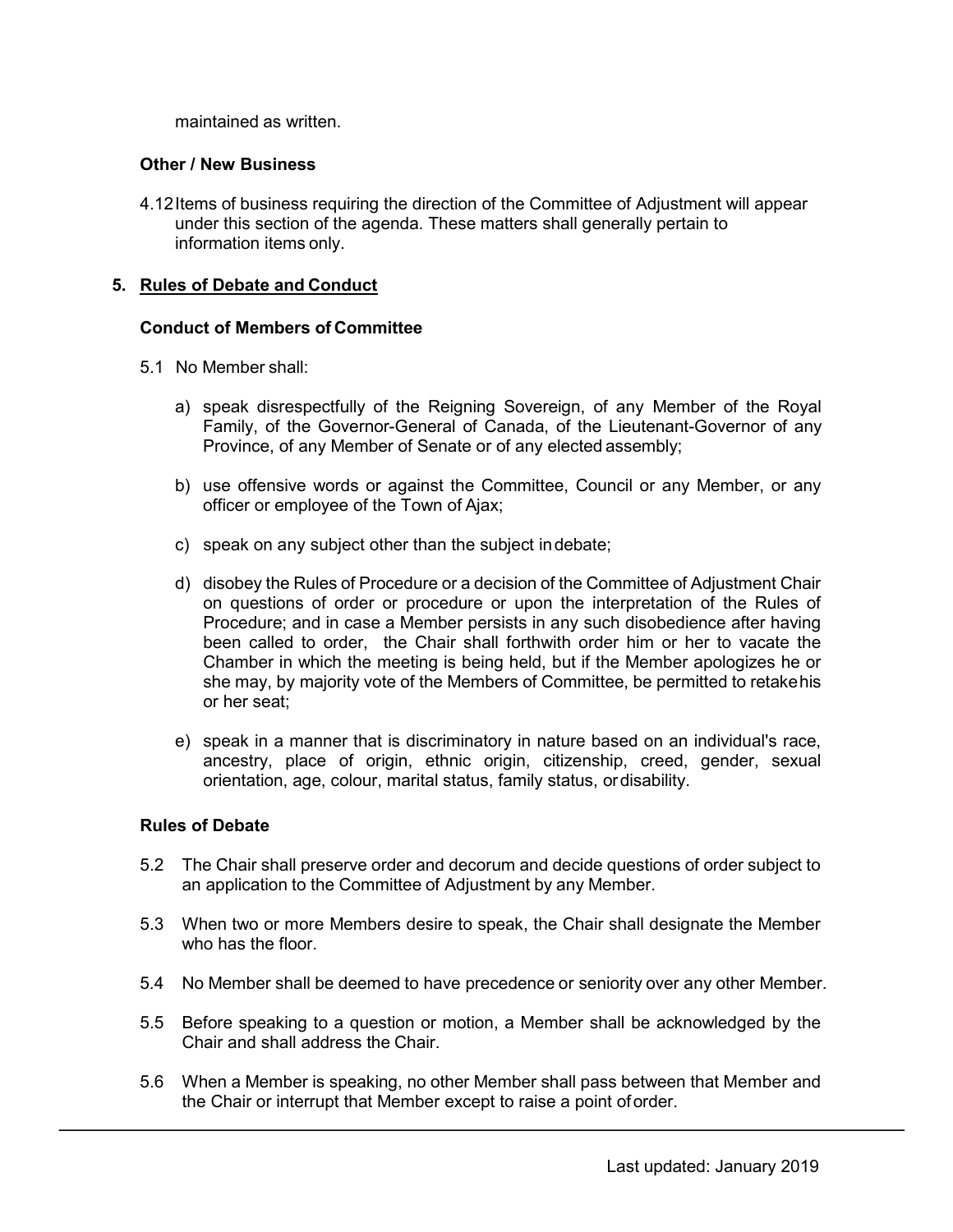- 5.7 A Member may require the question or motion under discussion to be read at any time during the debate but not so as to interrupt a Member whois speaking.
- 5.8 No Member, without leave of the Committee, shall speak to the same question, or reply, for longer than five minutes.
- 5.9 A Member may ask a question for the purpose of obtaining information relating to the matter under discussion and such question shall be stated concisely and asked only through the Chair.
- 5.10 When a Member has been recognized as the next speaker, before speaking the Member may ask a question of or through the Chair on the matter under discussion for the purpose of obtaining information, following which the Member may speak.

#### **Points of Order**

- 5.11 When a Member desires to call attention to a violation of the rules of procedure, the Member shall ask leave of the Chair to raise a point of order, and after leave is granted, shall state the point of order to the Chair succinctly and the Chair shall then decide upon the point of order and advise the Members of his/her decision.
- 5.12 Unless a Member immediately appeals the Chair's decision to the Committee, the decision of the Chair shall be final.
- 5.13 If a Member appeals to Committee on a point of order, Committee shall hear the reason for the appeal from the appellant and the reason for the decision from the Chair, and shall decide the question without debate. The decision of Committee under this section shall be final.

#### **6. Motions**

- 6.1 A motion presented to the Committee of Adjustment need not be in writing, but will require a seconder.
- 6.2 When a motion is presented and has been seconded, it shall be stated by the Chair/Member before debate.
- 6.3 After a motion is stated by the Chair/Member it shall be deemed to be in possession of the Committee of Adjustment, but with permission of the mover, may be withdrawn at any time before decision or amendment.
- 6.4 A motion in respect of a matter which is beyond the jurisdiction of the Committee of Adjustment shall not be in order.
- 6.5 A motion properly before the Committee of Adjustment for decision must receive disposition before any other motion can bereceived.

# **7. Voting**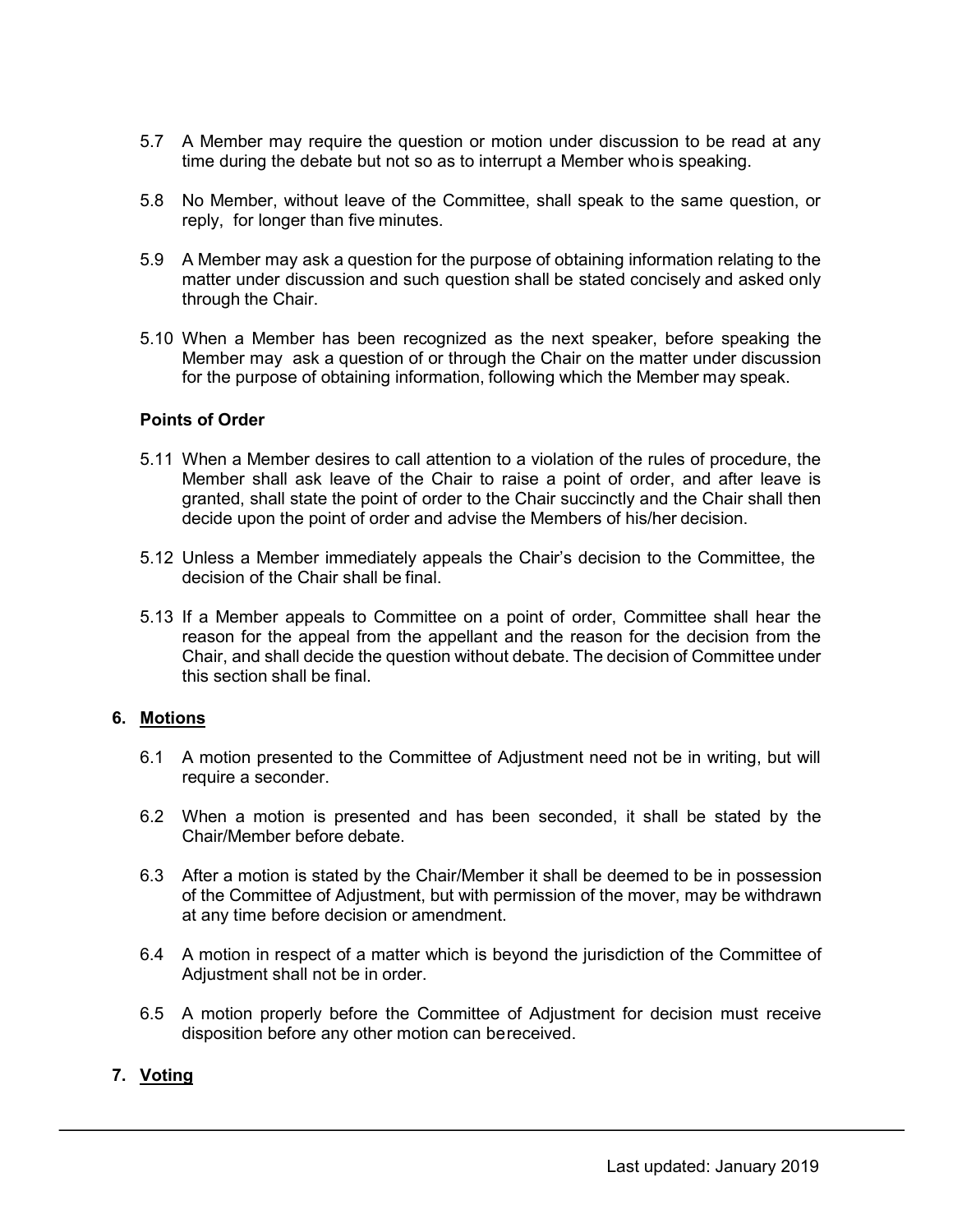- 7.1 Every Member present at a meeting when a question is put shall vote thereon unless disqualified to vote on the question. All votes shall be by show of hands except where a recorded vote is requested by anyMember.
- 7.2 If a Member does not vote when a question is put, he or she shall be deemed to have voted in the negative, except where the Member is disqualified fromvoting.
- 7.3 A Member not in their seat when the question is called by the Chair is not entitled to vote on that question.
- 7.4 Immediately preceding the taking of the vote, the Chair shall state the question in the form introduced.
- 7.5 The Chair shall announce the result of everyvote.
- 7.6 If a Member disagrees with the announcement of the Chair that a question is carried or defeated, he/she may immediately after the declaration by the Chair, state their objection to the declaration and request that a recorded vote be taken on thequestion.

#### **Recorded Vote**

7.7 When a recorded vote is requested by a Member, or is otherwise required, the Secretary- Treasurer shall record the name and vote of every Member, on the question commencing with the Member who made the request and then all other Members, alphabetically, until all Members have voted. The Chair shall vote last.

#### **Tied Vote**

7.8 Any question on which there is an equality of votes shall be deemed to have been decided in the negative.

# **8. Hearing of Submitted Applications**

- 8.1 The Chair will welcome all individuals present and call the first application on the meeting Agenda.
- 8.2 The Chair will explain the Mandate of the Committee of Adjustment and the format of the meeting.
- 8.3 The Chair will outline the submitted application and reiterate the request before the Committee of Adjustment.
- 8.4 The applicant or authorized agent will present their application to the Committee of Adjustment. The Committee of Adjustment will ask the applicant/authorized agent questions. The Committee of Adjustment will then ask if there are any other interested parties that wish to speak to the submitted application. The Committee of Adjustment can then ask questions of the any interested party. Then the Chair of the Committee of Adjustment will ask for a motion from the Committee on the submitted application and a motion will be brought forward, seconded and then voted on.
- 8.5 At any time the Committee can ask questions of staff or of any witnesses who have